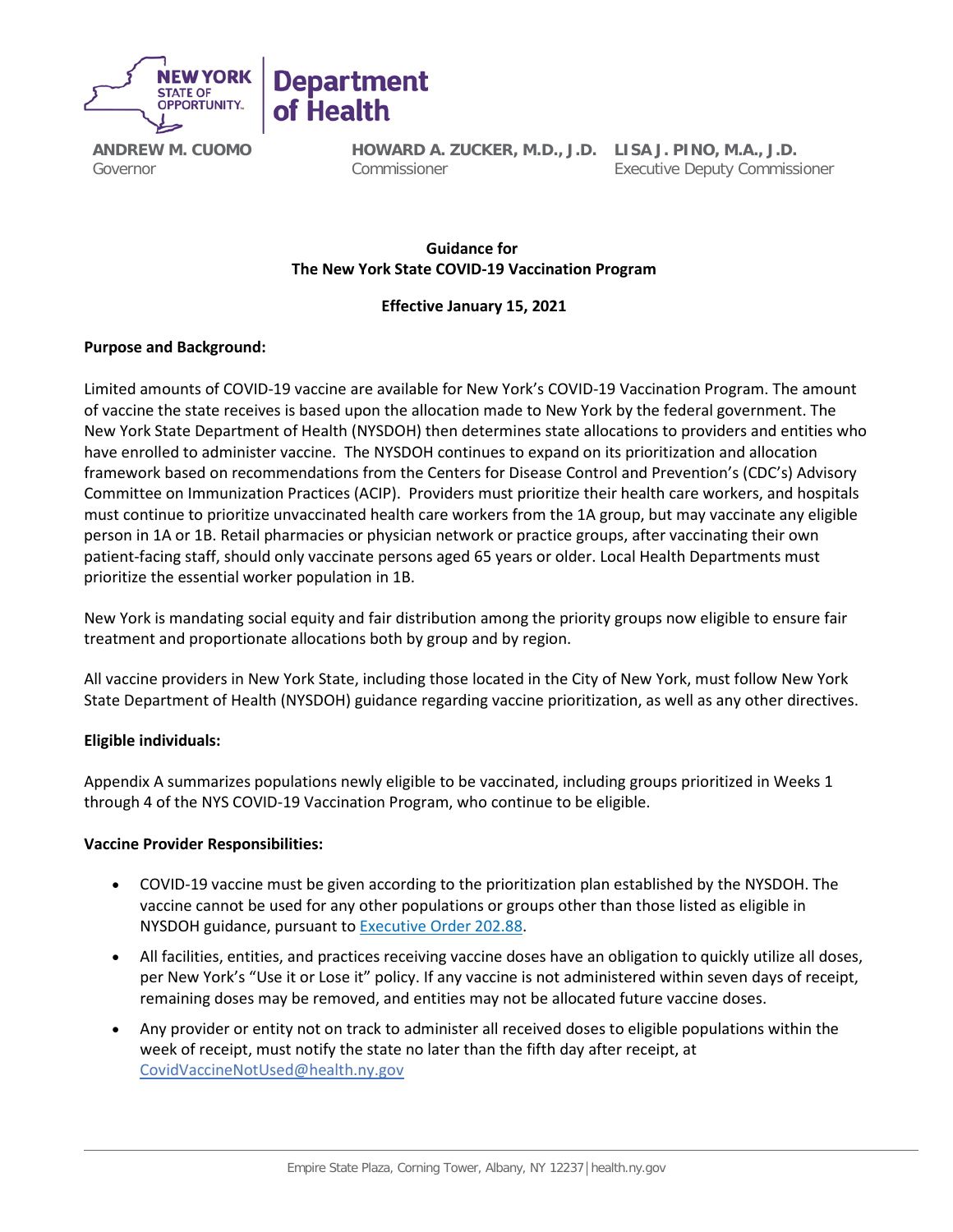- Vaccine cannot be redistributed to another facility, provider, practice, or department without prior approval and consent of the NYSDOH. Facilities needing to redistribute vaccine must submit a [completed redistribution form](https://coronavirus.health.ny.gov/system/files/documents/2021/01/redistributionqa_request-form_cdc_agreement_0.pdf) t[o COVIDVaccineRedistribution@health.ny.gov](mailto:COVIDVaccineRedistribution@health.ny.gov) and must not redistribute until NYSDOH approval.
- You may transport vaccine to another location for the purpose of holding a limited duration vaccination clinic without prior approval from the NYSDOH; however, any unused vaccine must be transported back to the original location at the conclusion of the clinic that day. Any group holding a limited duration vaccination clinic must adhere to all COVID-19 immunization reporting requirements. You must retain possession and control of the vaccine for the duration of the transport and administration.
- Those who are administering the vaccine should be prioritized to receive vaccine as soon as doses are available.
- Providers should confirm that the exact number of recipients from eligible populations is available to be vaccinated before drawing the first dose from a new vial.
- All providers must keep a daily list of "stand by" eligible individuals to be notified of open appointments for vaccine administration on short notice. As soon as providers are aware that there are more doses than people to be vaccinated, "standby" eligible individuals should be called, or other steps must be taken to bring additional eligible recipients to the facility or clinic before the acceptable use period expires. (see page 3 for further guidance.)
- Providers should not prefill more syringes than they can use within one hour. Prefilled syringes must be used within 6 hours of filling. Excess prefilling can lead to waste if a clinic must end early or an excessive number of recipients fail medical screening or do not show up for their appointment. Please see [Guidance on Use of COVID-19 Vaccine Doses Remaining at End of Day or Clinic for Providers](https://coronavirus.health.ny.gov/system/files/documents/2021/01/guidance_about_to_expire_remaining_doses_of_covid_19_vaccine010921.pdf)  [Participating in the New York State COVID-19 Vaccination Program](https://coronavirus.health.ny.gov/system/files/documents/2021/01/guidance_about_to_expire_remaining_doses_of_covid_19_vaccine010921.pdf) for more information.
- All facilities or practices are required to track vaccine uptake among their staff and must furnish uptake data to the NYSDOH via HERDS survey, or as part of the NYS Vaccine Tracker.
- For pharmacies, physician networks and practice groups only, individuals eligible to be vaccinated in such facilities are those 65 years of age and older. All other eligible individuals should contact other enrolled providers to schedule vaccination.
- Local Health Departments must prioritize essential workers (police, fire, teachers, public transit, etc. See Appendix A.).
- Hospitals, FQHC and urgent care or ambulatory care providers should continue to prioritize the 1A population but may vaccinate any eligible recipient.

Each facility that receives vaccine: 

- Will be notified about how much vaccine will be received.
- Must use all vaccine doses in the week received by rapidly deploying it to the eligible populations.
- Must prioritize which of their own staff receives vaccination first.
- Must prioritize vaccinating those who are administering the vaccine.
- Must allocate vaccine for individuals who do not work at the facility.
- May be required to schedule and accommodate other priority populations for vaccination within the facility.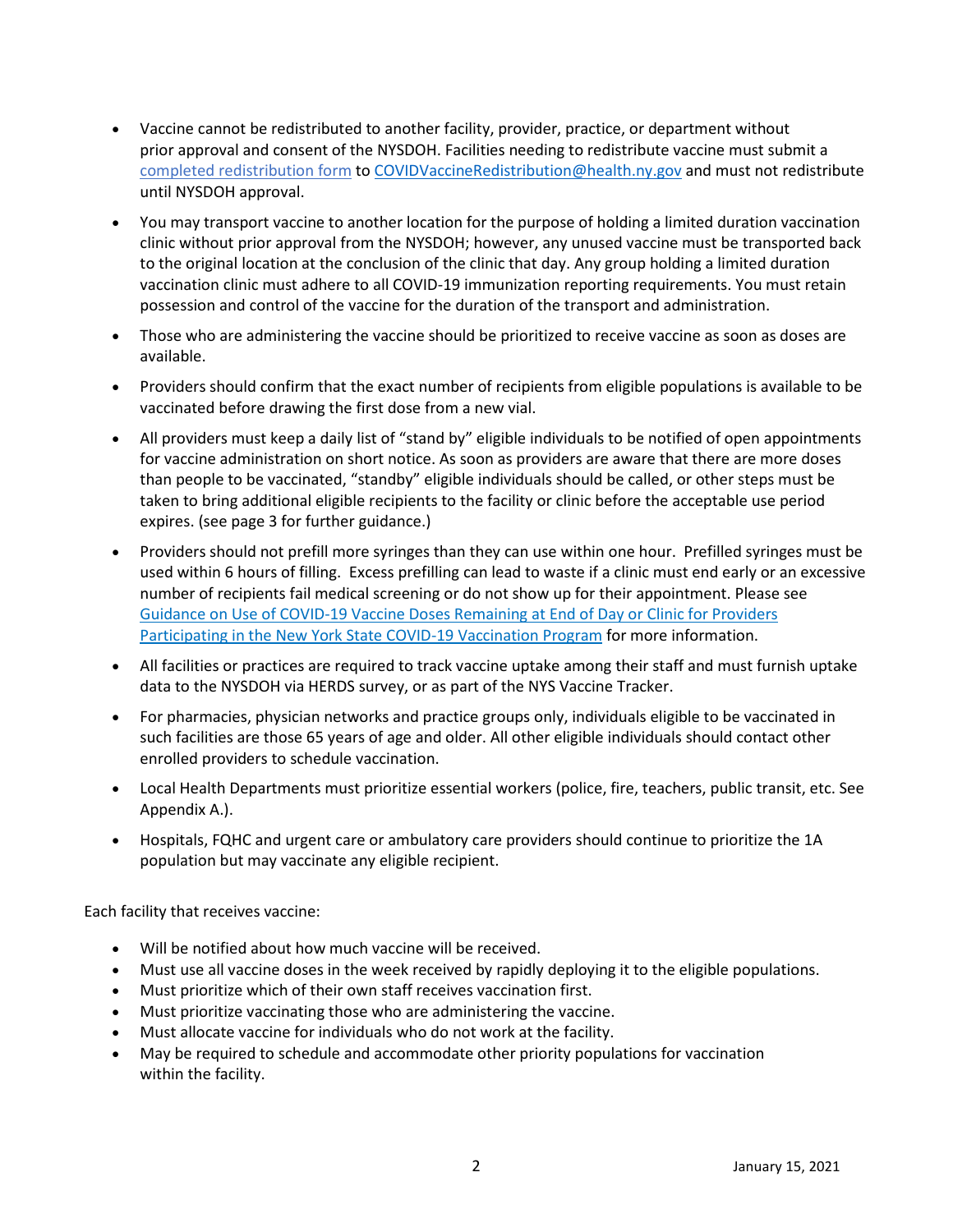- Will be provided access to the Department's Countermeasure Data Management System (CDMS) tool upon request, to schedule vaccinations at times provided by the facility, however, use of CDMS is not mandatory.
- All vaccine administered must be reported, using the New York State Immunization Information System (NYSIIS) or the Citywide Immunization Registry (CIR) in New York City, within 24 hours of administration.
- Vaccine Administrators must also report additional information on all those vaccinated on a daily basis using th[e COVID-19 Vaccine Tracker.](https://forms.ny.gov/s3/COVID-Vaccine-Tracker)

### **Vaccinating individuals from outside your facility or practice:**

The NYSDOH will clearly communicate to all facilities or practices as to the allocation of vaccine (e.g. if a certain vaccine allocation is for the purpose of vaccinating individuals outside of the facility or practice) and will provide upon request vaccine appointment scheduling support through CDMS. You may utilize your own appointment scheduling system if you prefer. If you are unsure as to the intended priority population for any vaccine allocation, you should email the NYSDOH a[t COVID19Vaccine@health.ny.gov.](mailto:COVID19Vaccine@health.ny.gov) All must ensure that those they are vaccinating are eligible to receive the vaccine as required b[y Executive Order 202.86.](https://www.governor.ny.gov/news/no-20286-continuing-temporary-suspension-and-modification-laws-relating-disaster-emergency)

#### **The Second COVID-19 Vaccine Dose**:

The second dose must be administered 21 days (Pfizer-BioNTech vaccine) or 28 days (Moderna vaccine) after the first dose. To facilitate this, all providers **must** schedule the second dose appointment for recipients **at the time the first dose is administered**. Those who receive the vaccine must return to the same location to receive the second dose, unless NYSDOH approves an alternative due to extenuating circumstances. Individuals must receive two doses of the same vaccine (e.g., you must receive two doses of the Pfizer-BioNTech vaccine or two doses of the Moderna vaccine). They are **not** interchangeable. Please see [Guidance for Administration of the](https://coronavirus.health.ny.gov/system/files/documents/2021/01/seconddoseguidance_0.pdf)  [Second Dose of COVID-19 Vaccine](https://coronavirus.health.ny.gov/system/files/documents/2021/01/seconddoseguidance_0.pdf) for additional information regarding administration of the second dose.

Planning for a second dose, including making an appointment for the second dose, will need to occur for all facility staff and those coming from outside the facility. However, please note the initial allocation is for the first dose of the vaccine. **Do not reserve first dose vaccine for the second dose.**A second dose allocation will be shipped to your facility in time for administration of the second dose at the required interval. **The second shipment must be reserved for second doses.**Facilities will be notified of the timing and quantity of the second dose shipment so that it can be separated from first doses in your inventory.

### **Extra Doses of Pfizer-BioNTech and Moderna:**

Vials of both Pfizer-BioNTech and Moderna may contain extra doses of vaccine. Vaccine administrators may use any extra vaccine that can be easily drawn up in a syringe to meet the dose requirements. Extra vaccine fluid from more than one vial **CANNOT** be combined to produce extra doses. This is particularly important because the vaccination doesn't contain preservatives. Enter all vaccines given into NYSIIS/CIR, including any additional vaccines given, however do not modify inventory in anticipation of extra doses. For additional information please see Pfizer-BioNTech guidance and [Moderna](https://coronavirus.health.ny.gov/system/files/documents/2021/01/modernaextradosepackage.pdf) guidance for extra doses.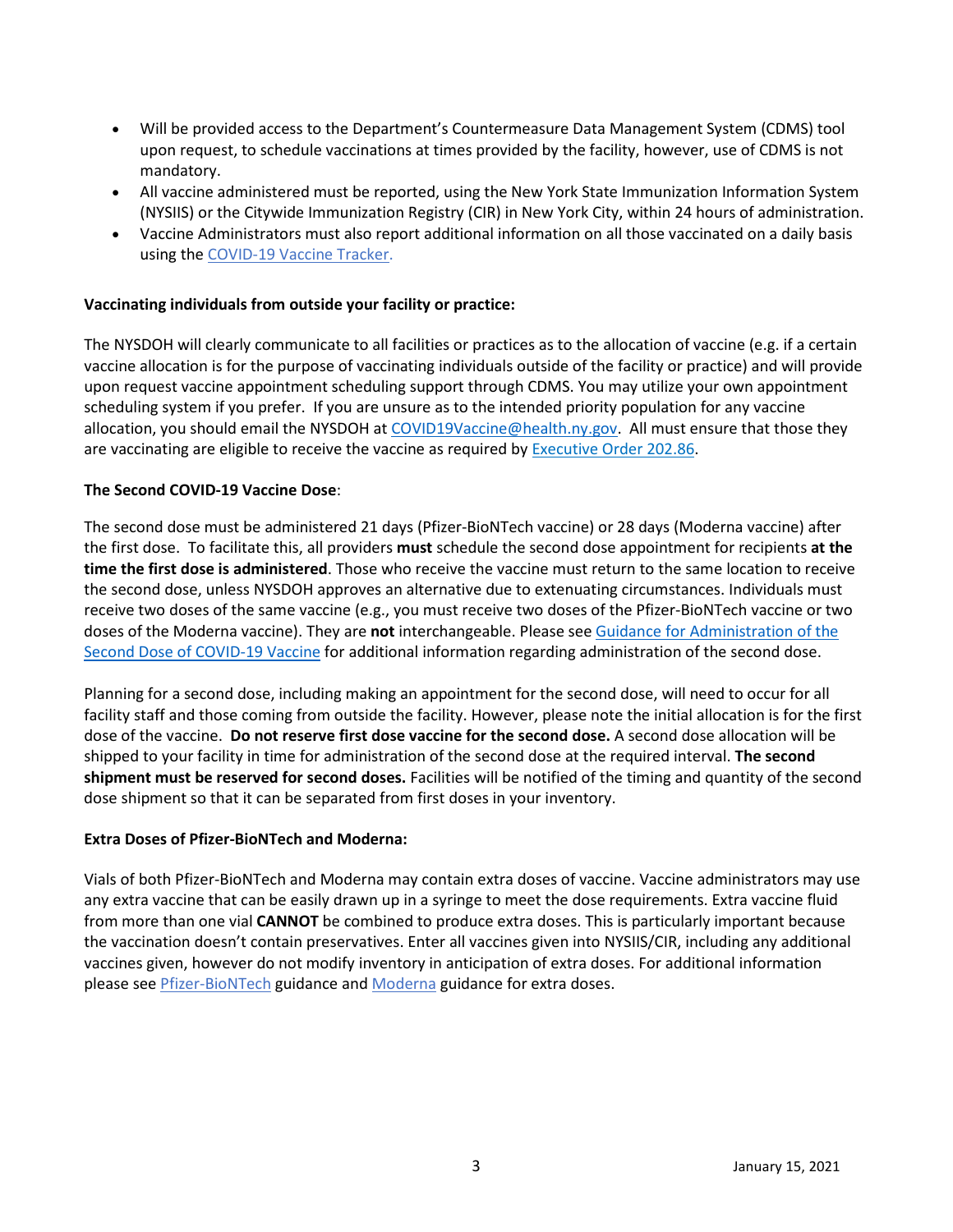## **Remaining COVID-19 Vaccine Doses:**

All vaccine providers must plan accordingly to ensure every dose of vaccine is administered. Proper planning to avoid waste includes confirming the exact number of recipients from a priority population available to be vaccinated before drawing the first dose from a new vial.

All providers must keep a daily list of "stand by" eligible individuals to be notified of open appointments for vaccine administration on short notice. As soon as providers are aware that there are more doses than people to be vaccinated, "standby" eligible individuals should be called, or other steps must be taken to bring additional eligible recipients to the facility or clinic before the acceptable use period expires. However, there may be times due to inclement weather, cancellations, or extra doses in vial, that there are doses of vaccine that remain at the close of business or the end of a vaccine clinic and no one from the priority population can come in before the doses expire. At these times and **only** under these circumstances, providers are authorized by the NYSDOH to administer vaccine to other public facing employees. As an example, commercial pharmacists in this situation who had already vaccinated eligible populations, everyone public facing in the pharmacy department and the "stand by" list they can then move on to vaccinate store clerks, cashiers, stock workers and delivery staff, rather than letting doses expire. This exception is **ONLY** for the purpose of ensuring vaccine is not wasted.

As the NYS COVID-19 Vaccination Program opens to more populations, the need for this exception should greatly diminish. If this exception is utilized, providers must:

- Require anyone receiving the COVID-19 vaccine to complete the New York State COVID-19 Vaccine Form pursuant to Executive Order 202.86.
- Record any vaccine dose administered in NYSIIS/CIR within 24 hours of administration.
- Maintain a separate tracking sheet so that the amount of vaccine used for different groups is clearly documented, as well as to whom it was administered.
- Schedule a second dose at the time of administration.
- Contact the local Department of Health to determine if any eligible individuals can be contacted to receive the vaccine before discarding any vaccine.

### **Vaccine Form:**

All individuals receiving the COVID-19 vaccine must complete th[e New York State COVID-](https://forms.ny.gov/s3/vaccine)19 Vaccine Form for the first dose, pursuant to Executive Order 202.86, and attest that they are eligible to be vaccinated. Practices, providers, and entities must confirm adherence to this requirement at the time of vaccine administration.

### **Proof of Occupation or Eligibility**:

Individuals being vaccinated **must** produce proof of eligibility. If an individual is eligible due to their employment status, they must prove they are employed in the State of New York. Such proof may include:

- an employee ID card or badge,
- a letter from an employer or affiliated organization, or
- a pay stub, depending on the specific priority status.

If an individual is eligible due to their age, they must produce proof of age and proof of residence in New York. To prove New York residence, an individual must show:

- One of the following: Statement from landlord; Current rent receipt or lease; Mortgage records; or
- Two of the following: Statement from another person; Current mail; School records.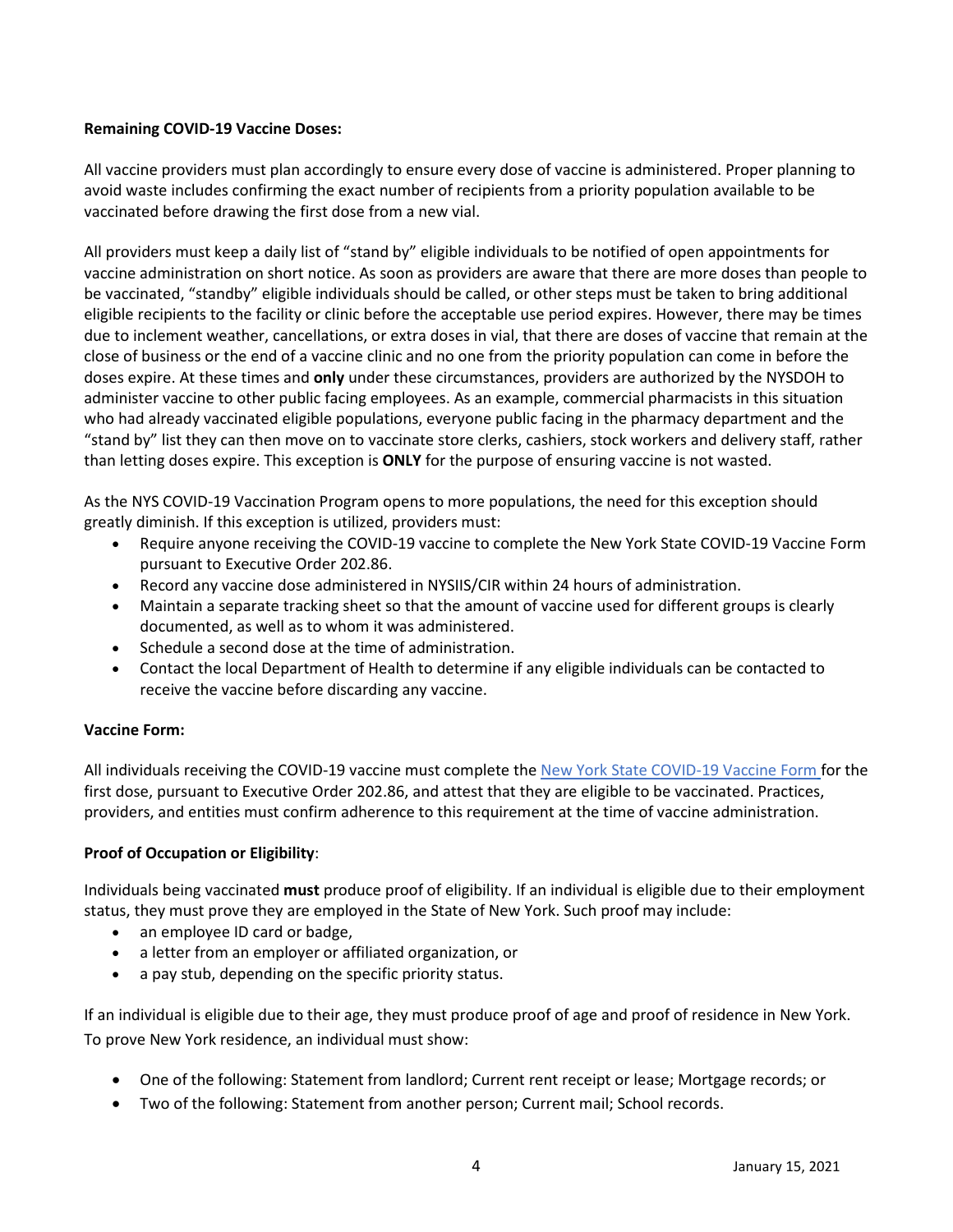Alternatively, employers or organizations can provide a list of staff who meet the eligibility criteria for vaccination. Do not vaccinate any person who does not have proof of their occupation, age, or priority status, as applicable, as well as proof of residence or employment in New York. Executive Order 202.86 imposes monetary penalties for any provider vaccinating an individual who has not certified eligibility or for whom the provider otherwise has knowledge the individual is not a member of a priority group.

Additionally, the NYSDOH vaccine form includes a self-attestation regarding eligibility for vaccination and New York residence or employment in New York, which must be completed prior to vaccination.

## **Vaccine Safety**:

Post-vaccination monitoring is an essential part of the COVID-19 vaccination program. The Centers for Disease Control and Prevention (CDC) is promoting and encouraging all those being vaccinated to participate in V-Safe, a smart-phone based application that will allow those vaccinated to enter their symptoms in the days after vaccination using text messaging. V-Safe also provides reminders for the second dose and telephone follow up for anyone who reports medically significant adverse events. V-Safe materials can be found at [http://www.cdc.gov/vsafe,](http://www.cdc.gov/vsafe) including a V-Safe information sheet. Please print out the information sheet and hand to each person vaccinated. You must report any adverse events that occur after vaccination to the Vaccine Adverse Events Reporting System (VAERS) a[t info@VAERS.org](mailto:info@VAERS.org) or by calling 1-800-822-7967.

## **Equity**:

All workers who meet criteria for vaccination must be included, regardless of job title. For example, in a hospital, doctors, registered nurses, licensed practical nurses, certified nursing assistants, personal care assistants, environmental workers, ward clerks, dietary workers, and others who work on the same floor, ward, clinic or office and who have direct contact with COVID-19 patients must all be eligible for vaccination at the same time. All types of worker who meet the criteria for an essential frontline worker are eligible, regardless of job title, location or other status.

Effort must be made to do outreach to persons 65 years of age and older in all communities and settings. Persons in areas that have a high social vulnerability index are particularly vulnerable to COVID-19 and should be notified about how they can receive vaccine.

### **Communicating the Plan:**

Please be sure to clearly communicate prioritization to all staff.  

This guidance is in effect from the date of issuance until it is updated, or additional guidance is issued by NYSDOH. For questions, please contact the New York State Department of Health, Bureau of Immunization at [COVID19vaccine@health.ny.gov.](mailto:COVID19vaccine@health.ny.gov)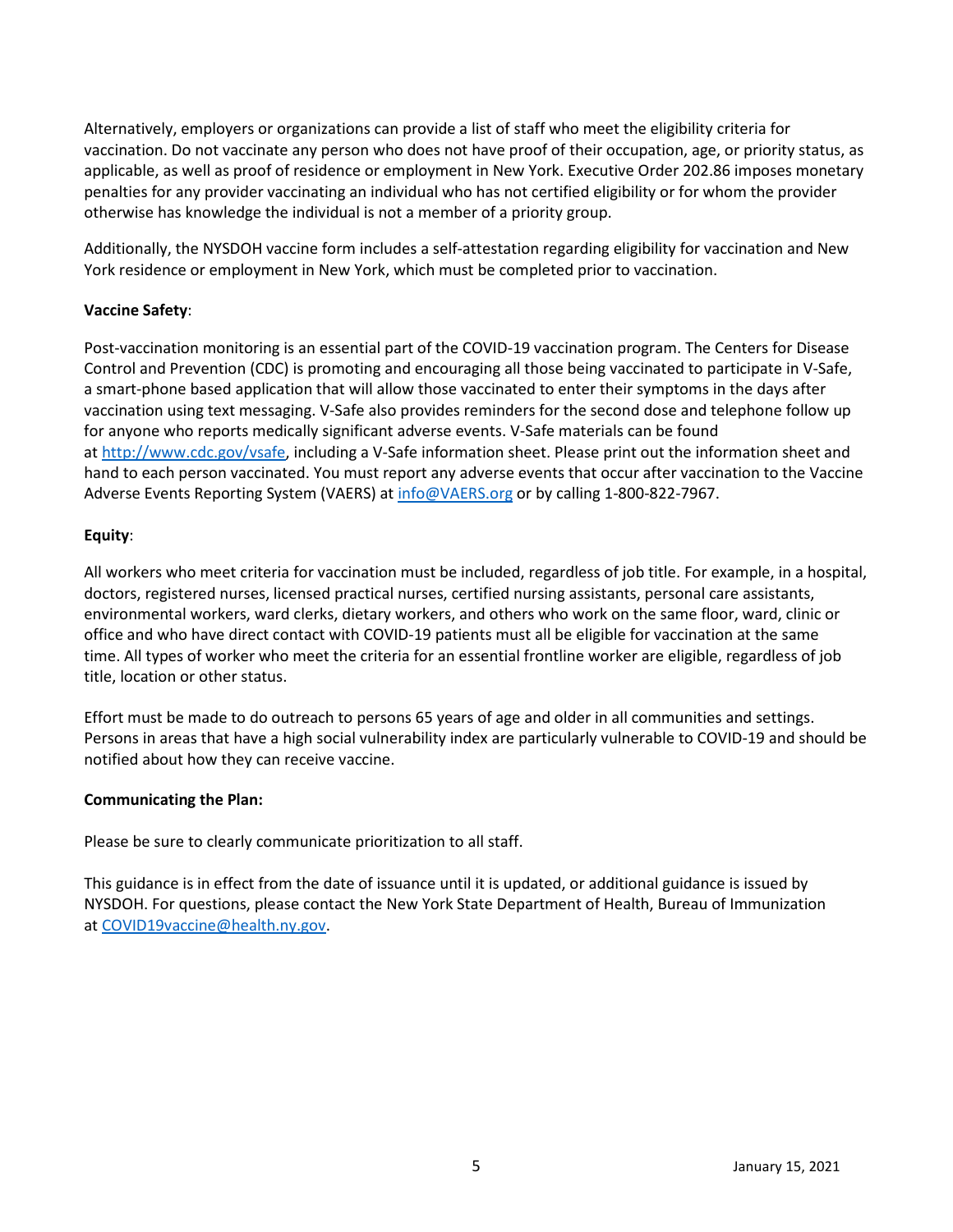## **New York State Vaccination Program Guidance Appendix A Priority Groups Eligible to be Vaccinated**

## **New Eligible Priority Groups for Week 5:**

- Age 65 and older<sup>[1](#page-5-0)</sup>
- First Responder or Support Staff for First Responder Agency
	- o Fire
		- State Fire Service, including firefighters and investigators (professional and volunteer)
		- Local Fire Service, including firefighters and investigators (professional and volunteer)
	- o Police and Investigations
		- State Police, including Troopers
		- State Park Police, DEC Police, Forest Rangers
		- **SUNY Police**
		- **Sheriffs' Offices**
		- **EXECOUNTY Police Departments and Police Districts**
		- **EXECT:** City, Town, and Village Police Departments
		- **Transit of other Public Authority Police Departments**
		- State Field Investigations, including DMV, SCOC, Justice Center, DFS, IG, Tax, OCFS, SLA
	- o Public Safety Communications
		- Emergency Communication and PSAP Personnel, including dispatchers and technicians
	- o Other Sworn and Civilian Personnel
		- **Court Officer**
		- **Other Police or Peace Officer**
		- Support or Civilian Staff for Any of the Above Services, Agencies, or Facilities
- **Corrections** 
	- o State DOCCS Personnel, including correction and parole officers
	- o Local Correctional Facilities, including correction officers
	- o Local Probation Departments, including probation officers
	- o State Juvenile Detention and Rehabilitation Facilities
	- o Local Juvenile Detention and Rehabilitation Facilities
- P-12 Schools
	- $\circ$  P-12 school (public or non-public) or school district faculty or staff (includes all teachers, substitute teachers, student teachers, school administrators, paraprofessional staff, and support staff including bus drivers)
	- o Contractor working in a P-12 school (public or non-public) or school district (including contracted bus drivers)
	- o Licensed, registered, approved or legally exempt group childcare
	- In-Person College Faculty and Instructors
- Employees or Support Staff of Licensed, Registered, Approved or Legally Exempt Group Childcare Settings
- Licensed, Registered, approved or legally exempt group Childcare Provider
- Public Transit
	- o Airline and airport employee

<span id="page-5-0"></span>**<sup>1</sup> Pharmacies and physician networks and practice groups are vaccinating only individuals from this population.**